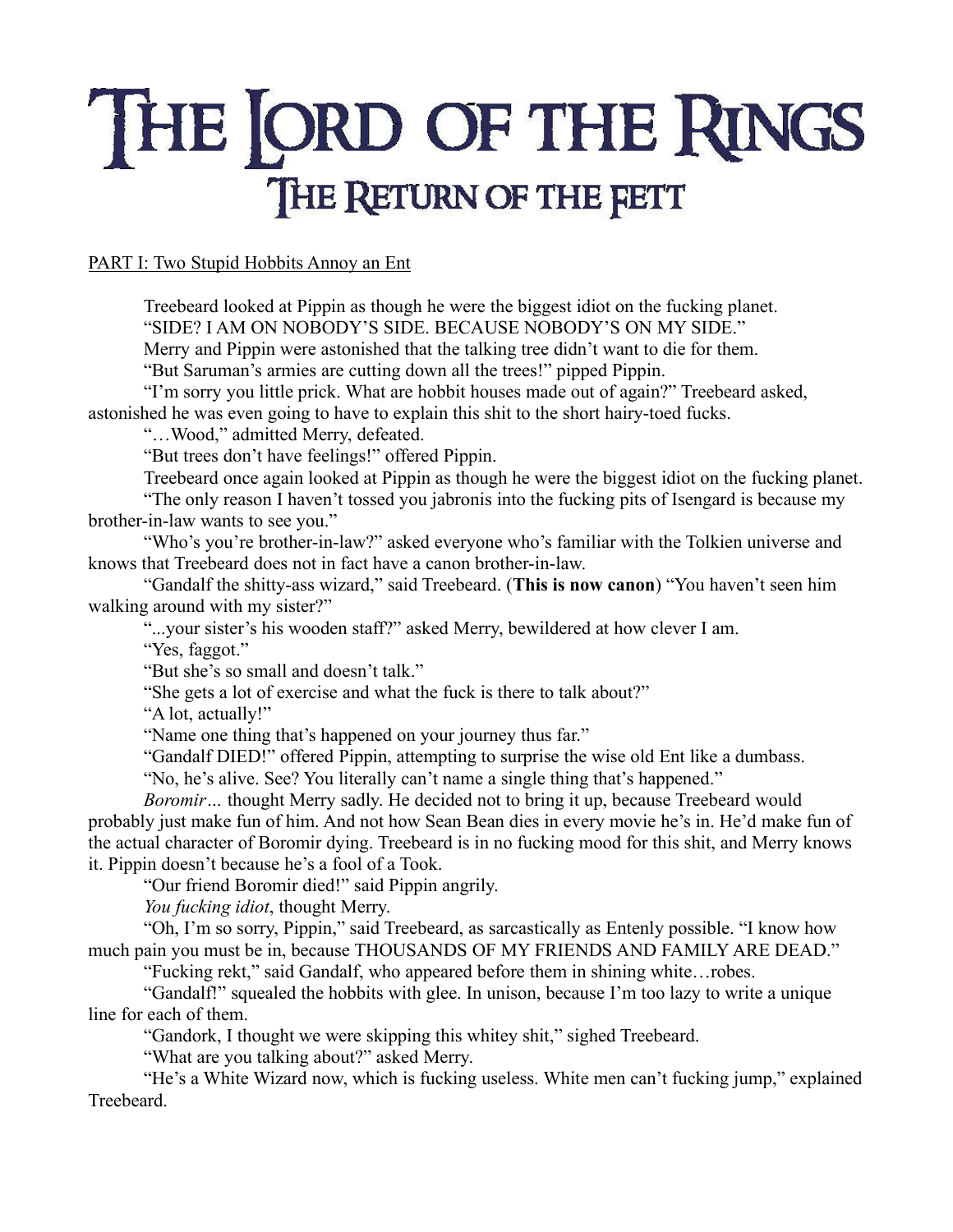"I can't become a Black Wizard unless I die doing something bad," explained Gandalf. **Remember, this is all canon.**

"Okay, so kill Pippin, and Merry will stab you," said Treebeard.

"That's literally the best idea anyone's ever had," said Gandalf, and he stabbed Pippin through the chest with Glamdring or however the hell you spell it. Fine, I'll look it up… HA, I GOT IT RIGHT. I DIDN'T EVEN SEE THE HOBBIT MOVIES. I ACTUALLY REMEMBERED FROM READING THE BOOK YEARS AGO, WHICH YOU'VE NEVER DONE, YOU CASUAL PIECE OF SHIT. (except for Chris if you're reading this)

"Pippin noooo!" cried Merry, as he rushed over to his dead-ass friend.

"Now kill me, bro," said Gandalf, and he pushed Merry like a bully.

"I CAN'T!" wept Merry.

"DO IT. OR I'LL SLAUGHTER THE ENTIRE SHIRE!" roared Gandalf.

That did it. "RRRRRAAAHH!" yelled Merry as he lifted his pathetic little dagger to try to stab Gandalf.

But then suddenly, a bolt of…air… punched Gandalf through the trees.

It was Saruman.

"Stole your kill, bro," he laughed with his booming voice. The entire land shook.

"And now I level up to Super-White Wizard!" he laughed again. Still booming.

And then, I don't know, Gandalf walked through the trees toward them, wearing black robes.

"A Black Wizard versus a Super-White Wizard?" remarked Treebeard. "I think this is like, a tie or something."

"There's only one way to find out!" said Jango Fett, and he shot them both at the same time because he has two guns. It works out perfectly.

Gandalf jumped over the laser blast, but Saruman, still white, was unable to jump, and instead deflected it. It bounced into Merry, killing him. He was finally reunited with his dear friend. In elf hell.

Jango Fett flew away as the two wizards began punching the shit out of each other. His new mission? To kill Frodo Baggins and steal the Ring of Power for his own use to become an invisible bounty hunter. On his own, he was already the greatest killer who ever killed. If he were invisible, he'd be completely unstoppable.

He flew into Mordor, refueling his jetpack along the way with… lembas bread, and he confronted Bilbo. I mean Frogo. I mean Frogo. Fuck, I typed it again. Frodo. He tracked Frodo and found him and said,

"AH HA. I'M GONNA KILL YOU NOW AND STEAL THE WRING. WRING? RING."

"You leave Mr. Frodo alone!" shouted Samwise Gamgee, the best character in the entire story.

But not even Sam could stop the wrecking ball that was Jango Fett, and he fell over, knocked out cold from a cock-punch from the best damn bounty hunter ever. Remember, he hunted down a rogue Sith and killed her like a dog. Just for the credits. God damn.

But when all hope seemed lost, a crucial element of the story comes into play- Sauron had used his giant flaming eyeball to follow the mysterious trail of smoke from Jango's jetpack. And holy shiiiiiiiit: **I SEEE YOUUU!**"

The next thing Jango and the hobbits knew, they were surrounded by the Nazgul. Uh oh.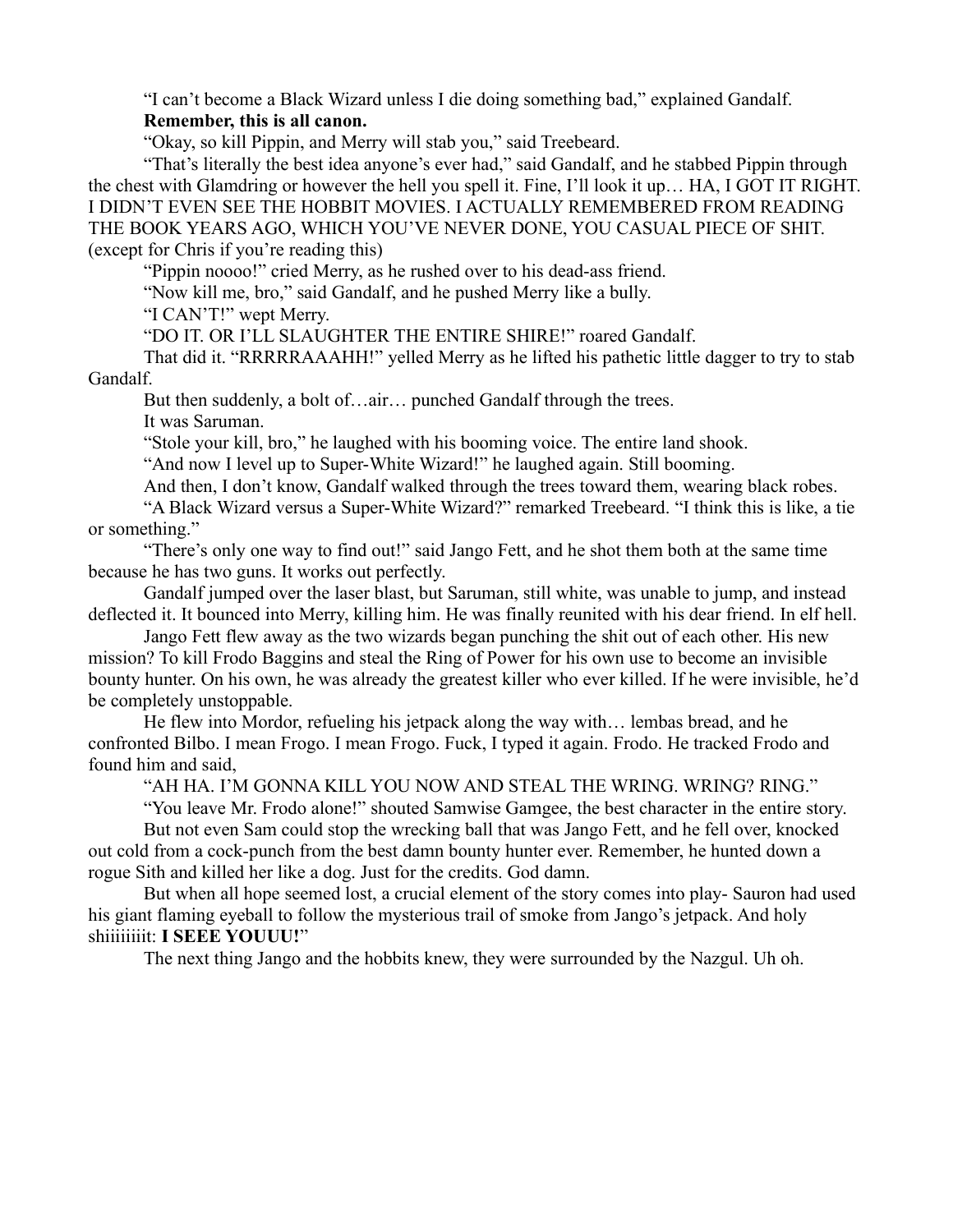### PART II: The Hero of Time, and Also of Mordor

The Nazgul surrounded the bounty hunter and the hobbits and shrieked annoyingly. Jango Fett was unfazed.

"Listen, you punk-ass jabronis," he said, oozing with confidence in himself. "There's only 8 of you, and my blasters can fire 8 rounds a second!"

Jango fired his blasters at all of the Nazgul, and killed all 8 of them in a second.

But then the Witch King stepped out from behind a boulder.

"Foooooooooooooo!," he hissed. "No living man can blast meeeeeeeeee."

Jango was out of seconds.

"Oh damn," he said, and tried to fly away.

But he was intercepted by a winged fell beast, who bit his jetback off of his back and ate it. Crunch crunch.

Jango fell, and the Witch King slowly walked over to him with a big-ass mace.

"Fooooooooooooooooooooooooooool," he hissed. "No living man can fly away from meeeeeeeeeeeeee."

He raised his mace to deliver the final blow, when suddenly, something smacked him on the back of his helmet.

"Fucking owwwww," he hissed. "What the hell was thaaaaaaaaat?"

He turned around to see the Hero of Time aiming at him with a slingshot.

"Fooooooooooooooooooooooooooooooooooooooooool," he hissed. "No living man can slay meeeeeeeeeeeeeeeeeeeeeeeeeeee."

Link's fairy, whose name is "Tink" in this story said, "Link's no man!"

It was genderbent Link! Hooray!

She fired a Deku Seed right into the Witch King's black face-hole and he shrieked in agony. "FUCK! FUCK! FUCK! FUCK! FUCK

## AAAAAAAAEEEEEEEEEIIIIIIIIIIIIIIIIIIIIIIIIIIIIIIIIIIII!"

He jumped on to his fell beast and flew away. Link walked sexily over to Jango Fett and Tink said, "Are you okay?"

"Yes, thank you for your assistance," Jango said. "But what are you doing here?"

"Some evil monster or something is threatening the land, and we have to kill it because we're heroes," replied Tink.

"What a coincidence, me too!" lied Jango, master of deception.

He pointed at the hobbits.

"Those little monsters stole an important artifact from me that will help us defeat the monster!" "Wait a second!" cried Sam.

Link walked sexily over to the hobbits, lifted them up over her head like rocks and threw them into the side of the mountain. They were knocked out freakin cold.

Jango rushed over to Frodo's body and retrieved the Ring of Power.

"Awesome," he said. "The world is now mine for the taki-- I mean, let's go save the world!"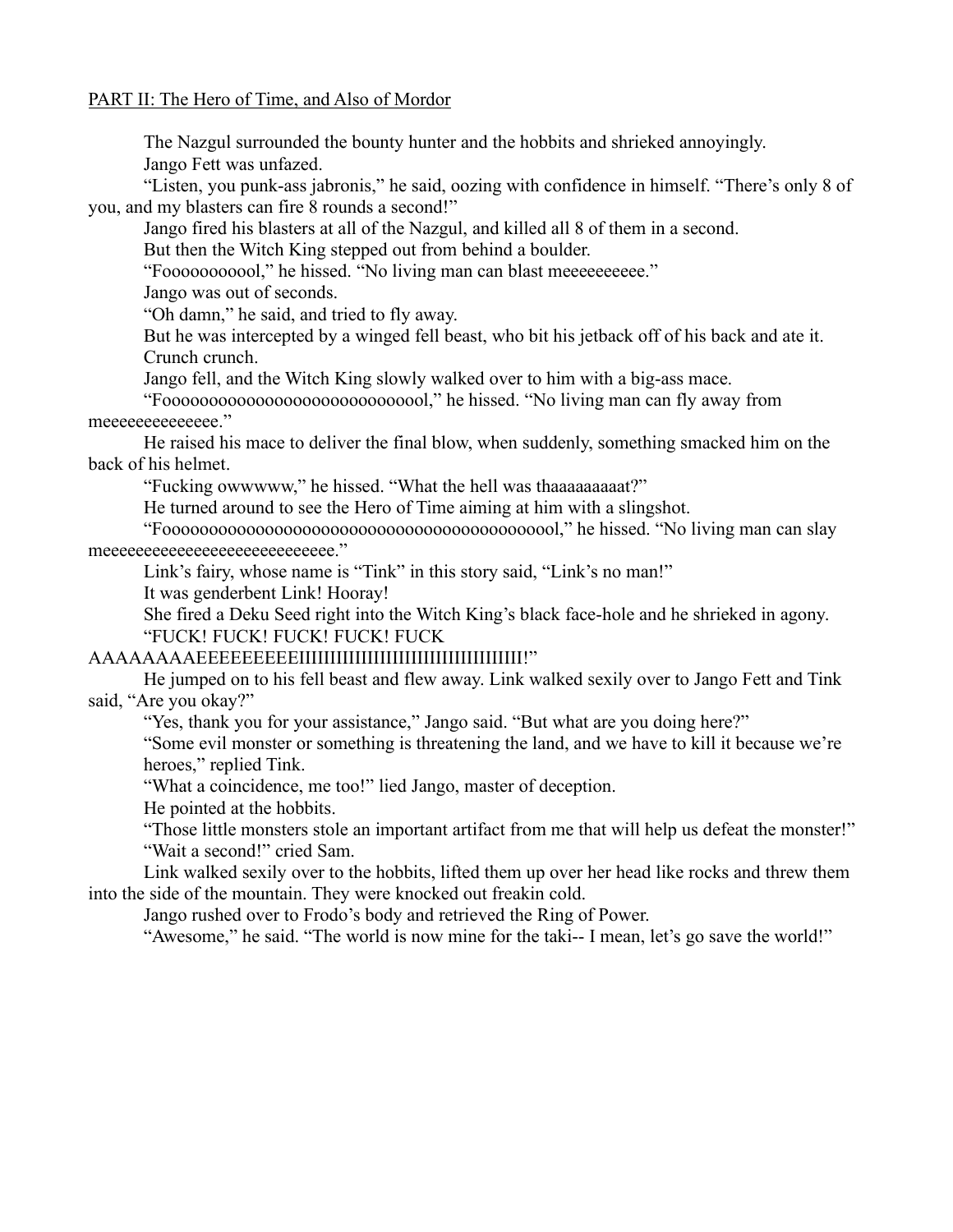## PART III: The King of Middle Earth

Jango Fett had his eyeses on the prizes.

With the Ring of Power finally on his finger, he could make all of Middle Earth bow to him. But then, Mace Windu jumped over a rock and used Force Push on him. Jango fell down.

"Your reign of bounty hunting has come to an end, Fett."

But then genderbent Link stabbed Mace in the back of the head, proving her loyalty.

"Good, goooooood," laughed Jango Fett. "You will be my apprentice and together, the galaxy will be ours!"

So Jango and genderbent Link walked over to the tower with the big flaming eye, I can't remember its name. Who cares? Bara-wahtever.

Genderbent Link shot it with an arrow and Sauron was dead. The two then proceeded to beat the crap out of every Orc in Mordor. Not one of them was innocent.

Afterwards, they went on an educational campaign to let everyone know that Jango Fett possessed the Ring of Power, and if anyone opposed him, they would be shot dead.

It seemed like a happy ending for everyone, as Jango Fett was a gracious and just ruler. He married genderbent Link and the two lived happily in the great white city of Gondor. For a time.

But then Frodo Baggins, that little shit. He snuck into Jango's bed after the Fett had passed out from exhaustion from pumping genderbent Link's tight pussy all night.

Frodo stole the Ring of Power and grew 200 feet tall, and ran to Pelanor Fields, destroying half of the city along the way.

Jango was worried. He'd canonically killed the likes of Luke Skywalker, Darth Maul, Emperor Palpatine, and just recently, the 9 Kings of Men. But he'd never faced a foe like Giant Frodo Baggins before. He'd have to call in a little back up for this one.

He took out Ring he'd forged in secret after solidifying his rule over Muddle Earth- The Ring of The Force, allowing him to take control of all midichlorines in the galaxy.

He sent a giant tornado shockwave at Giant Frodo Baggins, who was stomping all over the Riders of Rohan, sending Giant Frodo Baggins flying through the air. But it wasn't enough to kill him!

Oh no!

Then Gandalf arrived on the scene, along with Saruman! The White Council had been reunited! Galadriel and Elrond and also Cirdan and Glorfindel (look them up, nerds) rode in on dragons.

Because Smaug had babies and the Elves stole them and raised them in secret to be good dragons! Hooray!

Jango Fett had to retreat in the Slave I, bringing his bombshell waifu with him, while the Council fought against Giant Frodo. Also, the Dragons names were Ginger, Rex, Swiftwing, and Vader. (**all canon** in the Tolkien universe, look it up).

They were able to defeat Giant Frodo's flying hobbits that he had summoned, but Giant Frodo punched them all out of the sky. Galadriel used a force field to protect them from his giant hairy feet.

Gandalf tried to shoot light at Giant Frodo's eyes, but Giant Frodo slapped him across the land, killing him. Saruman the Wise wisely retreated into Galadriel's shield, quietly happy at his rival's demise.

All hope seemed lost, as nothing could stop Giant Frodo's might.

But good old Sam Gamgee went to him and yelled, "Mr. Frodo! Stop! This isn't you!"

Giant Frodo Baggins hesitated for a second, before using the Ring of Power to turn Sam into a potato. [*POE-TAY-TOE*]

Just as the last of Galadriel's power had faded, and there was barely anyone left for Giant Frodo to kill, JANGO FETT RETURNED, riding the Incredible Hulk.